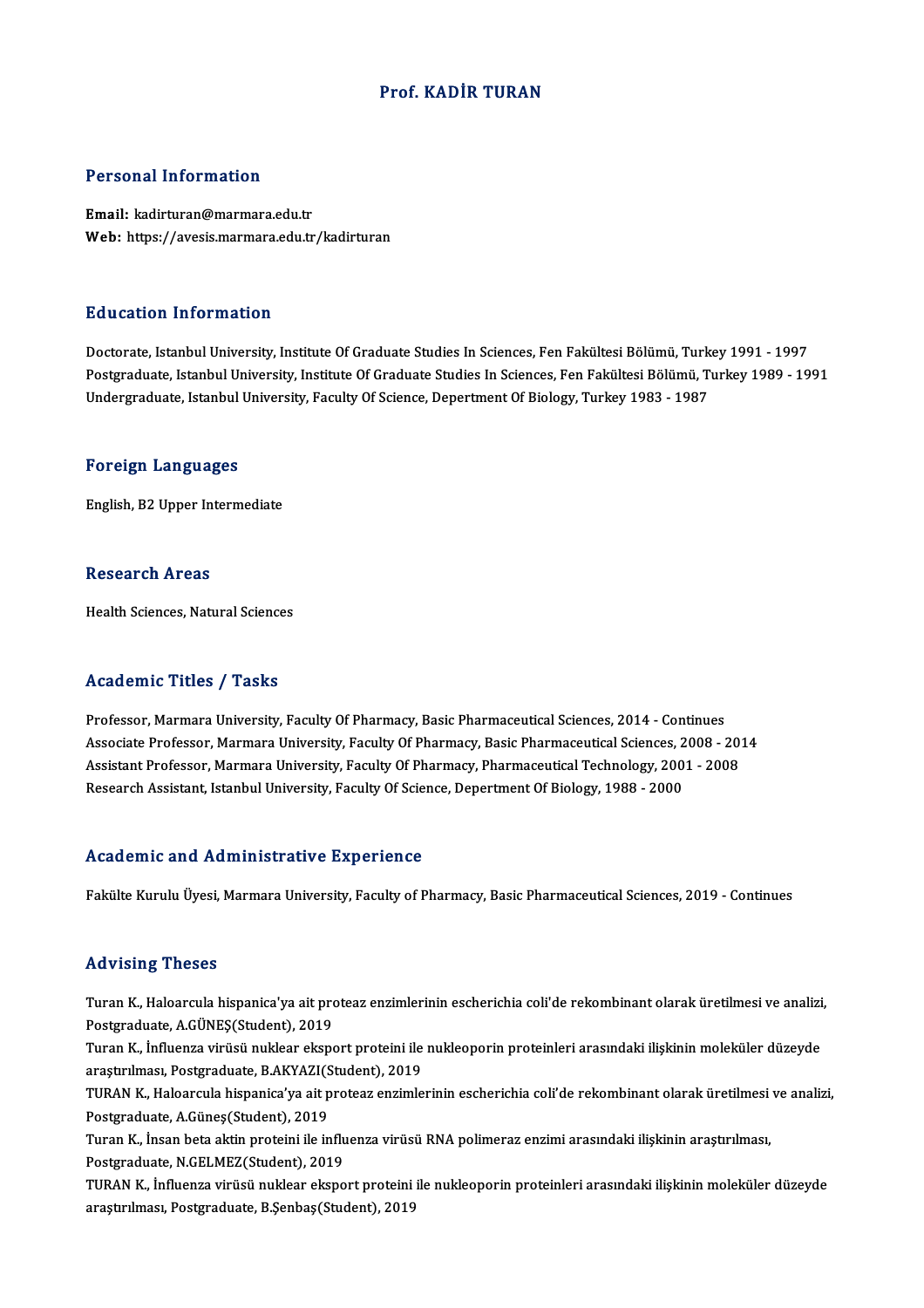Turan K., İnfluenza virüsü yüzey antijen proteinlerinin mikroorganizmalarda rekombinant olarak üretilmesi ve analizi,<br>Pestsraduata SÖZAVDIN(Student), 2019 Turan K., İnfluenza virüsü yüzey antijen pr<br>Postgraduate, Ş.ÖZAYDIN(Student), 2018<br>Turan K., Thermus aquatisus DNA polimer Turan K., İnfluenza virüsü yüzey antijen proteinlerinin mikroorganizmalarda rekombinant olarak üretilmesi ve analizi<br>Postgraduate, Ş.ÖZAYDIN(Student), 2018<br>Turan K., Thermus aquaticus DNA polimeraz ı enziminin rekombinant

Postgraduate, Ş.ÖZAYDIN(Student), 2018<br>Turan K., Thermus aquaticus DNA polimeraz ı<br>analizi, Postgraduate, B.EKEN(Student), 2017<br>Turan K. Milmeerganirmalarda insen prejnaji

Turan K., Thermus aquaticus DNA polimeraz ı enziminin rekombinant DNA teknolojisi ile üretilmesi, saflaştırılması ve<br>analizi, Postgraduate, B.EKEN(Student), 2017<br>Turan K., Mikroorganizmalarda insan proinsülin proteininin ü analiz<br>Turan<br>2017<br>Turan Turan K., Mikroorganizmalarda insan proinsülin proteininin üretilmesi ve analizi, Postgraduate, E.HAKKIOĞLU<br>2017<br>Turan K., Ogan A., Halofilik mikroorganizmalara ait lipaz enzimlerinin Escherichia coli'de üretilmesi ve anal

2017<br>Turan K., Ogan A., Halofilik mikroor<br>Postgraduate, A.O.(Student), 2017<br>Turan K., HAX 1 gani susturulan bü Turan K., Ogan A., Halofilik mikroorganizmalara ait lipaz enzimlerinin Escherichia coli'de üretilmesi ve anal<br>Postgraduate, A.O.(Student), 2017<br>Turan K., HAX-1 geni susturulan hücrelerde influenza virüsü replikasyonunun ar

Postgraduate, A.O.(Student), 2017<br>Turan K., HAX-1 geni susturulan hücrelerde influenza virüsü replikasyonunun araştırılması, Postgraduate,<br>H.UĞURLU(Student), 2016 Turan K., HAX-1 geni susturulan hücrelerde influenza virüsü replikasyonunun araştırılması, Postgraduate,<br>H.UĞURLU(Student), 2016<br>Turan K., Rekombinant olarak üretilecek çözünür halde glukagon reseptör proteininin glukagona

H.UĞURLU(Student), 2016<br>Turan K., Rekombinant olarak üretilecek çözünür halde<br>araştırılması, Postgraduate, Ş.İBİŞOĞLU(Student), 2015<br>Turan K. DNA metil transforaz onzimlerinin vaslanma ile

araştırılması, Postgraduate, Ş.İBİŞOĞLU(Student), 2015<br>Turan K., DNA metil transferaz enzimlerinin yaşlanma ile ilgili insan klotho geni anlatımı üzerine etkilerinin araştırılması, araştırılması, Postgraduate, Ş.İBİŞOĞLU(Stud<br>Turan K., DNA metil transferaz enzimlerinin<br>Postgraduate, E.ÇAĞLAYAN(Student), 2014<br>Turan K., İnfluenge virüsü ned proteini ile ili Turan K., DNA metil transferaz enzimlerinin yaşlanma ile ilgili insan klotho geni anlatımı üzerine etkilerinin ar<br>Postgraduate, E.ÇAĞLAYAN(Student), 2014<br>Turan K., İnfluenza virüsü ns1 proteini ile ilişkili hücresel faktör

Postgraduate, E.ÇAĞLAYAN(Student), 2014<br>Turan K., İnfluenza virüsü ns1 proteini ile i<br>Postgraduate, A.PİRİNÇAL(Student), 2014<br>TURAN K. Esre my? preteininin influenze 1 Turan K., İnfluenza virüsü ns1 proteini ile ilişkili hücresel faktörlerin maya ikili-hibrid metodu ile saptanması,<br>Postgraduate, A.PİRİNÇAL(Student), 2014<br>TURAN K., Fare mx2 proteininin influenza virüsü rna polimeraz enzim

Postgraduate, A.PİRİNÇAL(Student), 2014<br>TURAN K., Fare mx2 proteininin influenza virüsü rna polimeraz enzimine etkilerinin araştırılması, Postgraduate,<br>İ.Erkan(Student), 2013 TURAN K., Fare mx2 proteininin influenza virüsü rna polimeraz enzimine etkilerinin araştırılması, Postgraduate,<br>İ.Erkan(Student), 2013<br>Turan K., Fare Mx2 proteinlerinin influenza virüsü RNA polimeraz enzimine etkilerinin a

İ.Erkan(Student), 2013<br>Turan K., Fare Mx2 prote<br>İ.ERKAN(Student), 2013<br>TURAN K., DNA'nın arkas Turan K., Fare Mx2 proteinlerinin influenza virüsü RNA polimeraz enzimine etkilerinin araştırılması, Postgraduate,<br>İ.ERKAN(Student), 2013<br>TURAN K., DNA'nın arkeozomlarla formülasyonu, in vitro karakterizasyonu ve memeli hü

İ.ERKAN(Student), 2013<br>TURAN K., DNA'nın arkeozomlarla formülasyonu, in vitro karakterizasyonu ve memeli hücre kültürlerinde taşıyıcı olarak<br>kullanılması, Doctorate, A.ATTAR(Student), 2010 TURAN K., DNA'nın arkeozomlarla formülasyonu, in vitro karakterizasyonu ve memeli hücre kültürlerinde<br>kullanılması, Doctorate, A.ATTAR(Student), 2010<br>TURAN K., Kitozan mikrokürelerden DNA serbestleşmesinin in vitro koşulla

kullanılması, Doctorate, A<br>TURAN K., Kitozan mikrol<br>T.Daştan(Student), 2003<br>Turan K., Kitozan mikrola TURAN K., Kitozan mikrokürelerden DNA serbestleşmesinin in vitro koşullarda incelenmesi., Postgraduate<br>T.Daştan(Student), 2003<br>Turan K., Kitozan mikrokürelerden DNA serbestleşmesinin in vitro koşullarda incelenmesi, Postgr

T.Daştan(Student), 2003<br>Turan K., Kitozan mikrokürelerden DNA serbestleşmesinin in vitro koşullarda incelenmesi, Postgraduate,<br>T.DAŞTAN(Student), 2003

Turan K., Kitozanın viral antijenleri taşıyıcı olarak potansiyelinin in vitro koşullarda değerlendirilmesi, Postgraduate, M.KARAASLAN(Student),2003

### Articles Published in Journals That Entered SCI, SSCI and AHCI Indexes

rticles Published in Journals That Entered SCI, SSCI and AHCI Indexes<br>I. Human sorting nexin 2 protein interacts with Influenza A virus PA protein and has a negative<br>regulatery effect on the virue replication regulatory effect on the virus replication.<br>Fluman sorting nexin 2 protein interacts v<br>Examen T. Coğlavan E. Davaman E. Nagata V. 7 Human sorting nexin 2 protein interacts with Inf<br>regulatory effect on the virus replication.<br>Koçmar T., Çağlayan E., Rayaman E., Nagata K., Turan K.<br>Malamlan biolagy reports 2021 (Jaurnal Indoved in SC regulatory effect on the virus replication.<br>Koçmar T., Çağlayan E., Rayaman E., Nagata K., Turan K.<br>Molecular biology reports, 2021 (Journal Indexed in SCI Expanded)<br>Human DDYE6 protein interacts with influenze A virus NS1 Koçmar T., Çağlayan E., Rayaman E., Nagata K., Turan K.<br>Molecular biology reports, 2021 (Journal Indexed in SCI Expanded)<br>II. Human DDX56 protein interacts with influenza A virus NS1 protein and stimulates the virus<br>re Molecular bion<br>Human DD)<br>replication<br><sup>Dirincal A</sup>. TI Pirincal A., TURAN K. replication<br>Pirincal A., TURAN K.<br>GENETICS AND MOLECULAR BIOLOGY, vol.44, no.1, 2021 (Journal Indexed in SCI)<br>Expression profiles of interferen related senes in sells infected with infl Pirincal A., TURAN K.<br>GENETICS AND MOLECULAR BIOLOGY, vol.44, no.1, 2021 (Journal Indexed in SCI)<br>III. Expression profiles of interferon-related genes in cells infected with influenza A viruses or<br>transiantly transfected w GENETICS AND MOLECULAR BIOLOGY, vol.44, no.1, 2021 (Journal Indexed in S<br>Expression profiles of interferon-related genes in cells infected with i<br>transiently transfected with plasmids encoding viral RNA polymerase<br>Caglavan Expression profiles<br>transiently transfec<br>Caglayan E., TURAN K.<br>TUREER JOURNAL OF transiently transfected with plasmids encoding viral RNA polymerase<br>Caglayan E., TURAN K.<br>TURKISH JOURNAL OF BIOLOGY, vol.45, no.1, pp.88-103, 2021 (Journal Indexed in SCI)<br>Interaction of influenze A vinus NS2 (NEP protein Caglayan E., TURAN K.<br>IV. INTERTSH JOURNAL OF BIOLOGY, vol.45, no.1, pp.88-103, 2021 (Journal Indexed in SCI)<br>IV. Interaction of influenza A virus NS2/NEP protein with the amino-terminal part of Nup214<br>Sephes Alwayi B. Bir TURKISH JOURNAL OF BIOLOGY, vol.45, no.1, pp.88-103, 2021 (<br>Interaction of influenza A virus NS2/NEP protein with the<br>Senbas Akyazi B., Pirincal A., Kawaguchi A., Nagata K., TURAN K.<br>TURKISH JOURNAL OF BIOLOGY vol.44, no.2 Interaction of influenza A virus NS2/NEP protein with the amino-terminal particles.<br>Senbas Akyazi B., Pirincal A., Kawaguchi A., Nagata K., TURAN K.<br>TURKISH JOURNAL OF BIOLOGY, vol.44, no.2, pp.82-92, 2020 (Journal Indexed Senbas Akyazi B., Pirincal A., Kawaguchi A., Nagata K., TURAN K.<br>TURKISH JOURNAL OF BIOLOGY, vol.44, no.2, pp.82-92, 2020 (Journal Indexed in SCI)<br>V. Biochemical characterization of avian influenza viral polymerase con TURKISH JOURNAL OF BIOLOGY, vol.44, no.2, pp.82-92, 2020 (Journal Indexed in SCI)<br>Biochemical characterization of avian influenza viral polymerase containing<br>human influenza A virus<br>Phu Tran Vinh Pham P. T. V. P., TURAN K. Biochemical characterization of avian influenza viral polyn<br>human influenza A virus<br>Phu Tran Vinh Pham P. T. V. P. , TURAN K., Nagata K., Kawaguchi A.<br>MICPOPES AND INEECTION 112.2. Po 6, pp.353,350,3019 (Journ

MICROBES AND INFECTION, vol.20, no.6, pp.353-359, 2018 (Journal Indexed in SCI)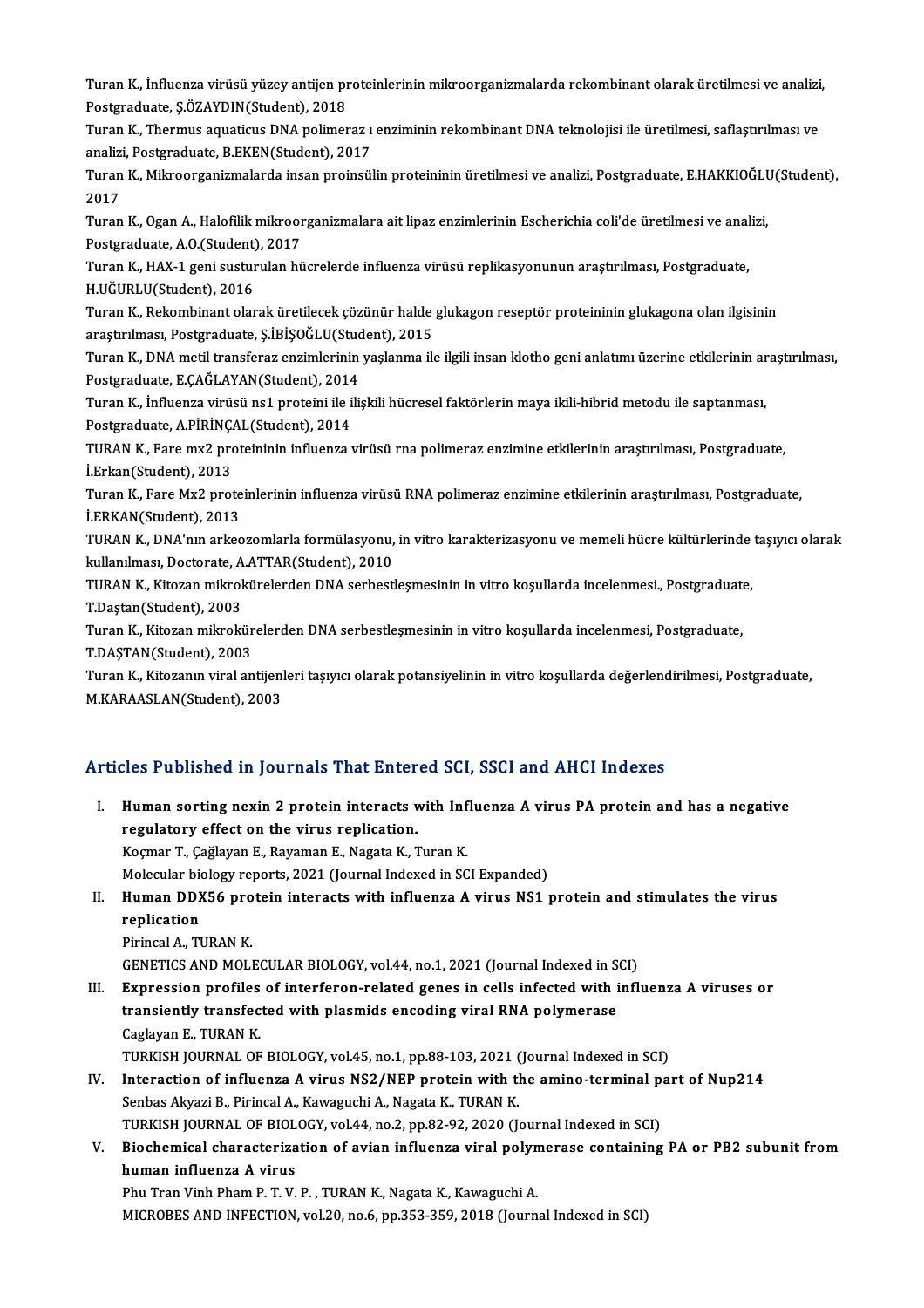VI. Nickel(II)-PPh3 complexes with ONS and ONN chelating thiosemicarbazones: synthesis and inhibition Nickel(II)-PPh3 complexes with<br>potential on influenza A viruses<br>Cuveli S. TUPAN K. Ullueeven P Nickel(II)-PPh3 complexes wi<br>potential on influenza A virus<br>Guveli S., TURAN K., Ulkuseven B.<br>TURKISH JOURNAL OF CHEMISTE potential on influenza A viruses<br>Guveli S., TURAN K., Ulkuseven B.<br>TURKISH JOURNAL OF CHEMISTRY, vol.42, no.2, pp.371-384, 2018 (Journal Indexed in SCI)<br>The potential of exchaeosemes as sanriers of pDNA inte memmalian sell Guveli S., TURAN K., Ulkuseven B.<br>TURKISH JOURNAL OF CHEMISTRY, vol.42, no.2, pp.371-384, 2018 (Journal Indexed<br>VII. The potential of archaeosomes as carriers of pDNA into mammalian cells<br>ATTAR A., OGAN A., Yucel S., TURAN TURKISH JOURNAL OF CHEMISTRY, vo<br>The potential of archaeosomes as<br>ATTAR A., OGAN A., Yucel S., TURAN K.<br>APTIEICIAL CELLS NANOMEDICINE AL The potential of archaeosomes as carriers of pDNA into mammalian cells<br>ATTAR A., OGAN A., Yucel S., TURAN K.<br>ARTIFICIAL CELLS NANOMEDICINE AND BIOTECHNOLOGY, vol.44, no.2, pp.710-716, 2016 (Journal Indexed in<br>SCD ATTA<br>ARTI<br>SCI)<br>The ARTIFICIAL CELLS NANOMEDICINE AND BIOTECHNOLOGY, vol.44, no.2, pp.710-716, 20<br>SCI)<br>VIII. The effects of DNA methyl transferases on antiaging klotho gene expression<br>Corleven E. TUPAN K SCI)<br>The effects of DNA i<br>Caglayan E., TURAN K.<br>TURKISH JOURNAL OF The effects of DNA methyl transferases on antiaging klotho gene expression<br>Caglayan E., TURAN K.<br>TURKISH JOURNAL OF BIOLOGY, vol.40, no.4, pp.797-806, 2016 (Journal Indexed in SCI)<br>Full length adinementin pretects platelet Caglayan E., TURAN K.<br>TURKISH JOURNAL OF BIOLOGY, vol.40, no.4, pp.797-806, 2016 (Journal Indexed in SCI)<br>IX. Full length adiponectin protects platelet from activation and apoptosis ŞENERA.,ALTINDİŞN.G. ,DOĞANÖ.,ÇEVİKÖ.,ÖZSAVCID.,AKSOYH.Z. ,TURANK. Full length adiponectin protects platelet from activatio<br>ŞENER A., ALTINDİŞ N. G. , DOĞAN Ö., ÇEVİK Ö., ÖZSAVCI D., AK<br>FEBS Journal, vol.282, pp.120, 2015 (Journal Indexed in SSCI)<br>Fffects of intre- and autrecellular facto X. Effects of intra- and extracellular factors on anti-aging klotho gene expression<br>Turan K., Ata P. FEBS Journal, v<br><mark>Effects of intr</mark><br>Turan K., Ata P.<br>CENETICS AND GENETICS AND MOLECULAR RESEARCH, vol.10, pp.2009-2023, 2011 (Journal Indexed in SCI) Turan K., Ata P.<br>GENETICS AND MOLECULAR RESEARCH, vol.10, pp.2009-2023, 2011 (Journal Indexed in SCI)<br>XI. Dermatologic Findings in Renal Transplant Recipients: Possible Effects of Immunosuppression<br>Regimen and nE3 Muta GENETICS AND MOLECULAR RE<br>Dermatologic Findings in Re<br>Regimen and p53 Mutations Dermatologic Findings in Renal Transplant Recipients: Possible Effects of Immunosuppress:<br>Regimen and p53 Mutations<br>Serdar Z.A., Eren P., Canbakan M., Turan K., Tellioglu G., Gulle S., Ozgezer T., Kara M., Berber I., Titiz Regimen and p53 Mutations<br>Serdar Z. A. , Eren P., Canbakan M., Turan K., Tellioglu G., Gulle S., Ozgezer T., Kara M., Berber I., Titiz M. I. Serdar Z. A. , Eren P., Canbakan M., Turan K., Tellioglu G., Gulle S., Ozgezer T., Kara M., Berber I., Titiz M. I.<br>TRANSPLANTATION PROCEEDINGS, vol.42, no.7, pp.2538-2541, 2010 (Journal Indexed in SCI)<br>XII. Chitosan-DNA na TRANSPLANTATION PROCEEDINGS, vol.42, no.7, pp.2538-2541, 2010 (Journal Indexed in SCI)<br>Chitosan-DNA nanoparticles: The effect of cell type and hydrolysis of chitosan on in<br>transfection<br>TURAN K, Nagata K, Chitosan-DNA nan<br>transfection<br>TURAN K., Nagata K.<br>PHAPMACEUTICAL I transfection<br>TURAN K., Nagata K.<br>PHARMACEUTICAL DEVELOPMENT AND TECHNOLOGY, vol.11, no.4, pp.503-512, 2006 (Journal Indexed in SCI)<br>In uitre characterization and delivery of chitasan DNA micronarticles inte mammalian sells TURAN K., Nagata K.<br>PHARMACEUTICAL DEVELOPMENT AND TECHNOLOGY, vol.11, no.4, pp.503-512, 2006 (Journal Indexed<br>XIII. In vitro characterization and delivery of chitosan-DNA microparticles into mammalian cells.<br>Destan T. TUP PHARMACEUTICAL<br>I<mark>n vitro character</mark><br>Dastan T., TURAN K.<br>JOUPMAL OF PHAPA In vitro characterization and delivery of chitosan-DNA microparticles into mammalian cells.<br>Dastan T., TURAN K.<br>JOURNAL OF PHARMACY AND PHARMACEUTICAL SCIENCES, vol.7, no.2, pp.205-214, 2004 (Journal Indexed in<br>SCD Dast<br>JOUR<br>SCI)<br>Nuel JOURNAL OF PHARMACY AND PHARMACEUTICAL SCIENCES, vol.7, no.2, pp.205-214, 2004 (Journal Indexed in<br>SCI)<br>XIV. Nuclear MxA proteins form a complex with influenza virus NP and inhibit the transcription of the<br>angineered influ SCI)<br>Nuclear MxA proteins form a compl<br>engineered influenza virus genome<br>TURAN K. Mibaveshi M. Sugivame K. Sai engineered influenza virus genome<br>TURAN K., Mibayashi M., Sugiyama K., Saito S., Numajiri A., Nagata K. engineered influenza virus genome<br>TURAN K., Mibayashi M., Sugiyama K., Saito S., Numajiri A., Nagata K.<br>NUCLEIC ACIDS RESEARCH, vol.32, no.2, pp.643-652, 2004 (Journal Indexed in SCI)<br>Antivinal offect of Sanjaula aunonees XV. Antiviral effect of Sanicula europaea L leaves extract on influenza virus-infected cells<br>TURAN K., Nagata K., Kuru A. NUCLEIC ACIDS RESEARCH, v<br>Antiviral effect of Sanicul:<br>TURAN K., Nagata K., Kuru A.<br>PIOCHEMICAL AND PIODUVS BIOCHEMICAL AND BIOPHYSICAL RESEARCH COMMUNICATIONS, vol.225, no.1, pp.22-26, 1996 (Journal Indexed in SCI) BIOCHEMICAL AND BIOPHYSICAL RESEARCH COMMUNICATIONS, vol.225, no.1, pp.22-26, 1996 (Journal Inde:<br>in SCI)<br>XVI. Antiviral Activity of Water Extract of Sanicula europaea L Leaves on the Bacteria Bacteriophage<br>System in SCI)<br><mark>Antivira</mark><br>System<br>TUPAN P Antiviral<br>System<br>TURAN K.<br>Turk L Bi System<br>TURAN K.<br>Turk. J. Biol., vol.20, pp.225-234, 1996 (Journal Indexed in SCI Expanded)

### Articles Published in Other Journals

rticles Published in Other Journals<br>I. Conserved Protein YpmR of Moderately Halophilic Bacillus licheniformis has Hydrolytic Activity on<br>P. Mitrophenyl Laurate res I abholica in General<br>Conserved Protein Ypn<br>Power A OCAN A TUPA Conserved Protein YpmR o<br>p-Nitrophenyl Laurate<br>Touray A., OGAN A., TURAN K.<br>European Journal of Biology 1 p-Nitrophenyl Laurate<br>Touray A., OGAN A., TURAN K.<br>European Journal of Biology, vol.79, no.1, pp.43-50, 2020 (Other Refereed National Journals)<br>Synthesis, sharesterisation and biologisel estivity studies on amide denivativ

Touray A., OGAN A., TURAN K.<br>European Journal of Biology, vol.79, no.1, pp.43-50, 2020 (Other Refereed National Journa<br>II. Synthesis, characterization and biological activity studies on amide derivatives<br>Tipy S. TURAN K. U European Journal of Biology, vol.79, no.1, pp.43-50, 2020 (Othe<br><mark>Synthesis, characterization and biological activity studie</mark><br>TÜRK S., TURAN K., ULUSOY S., KARAKUŞ S., Bosgelmez-Tinaz G.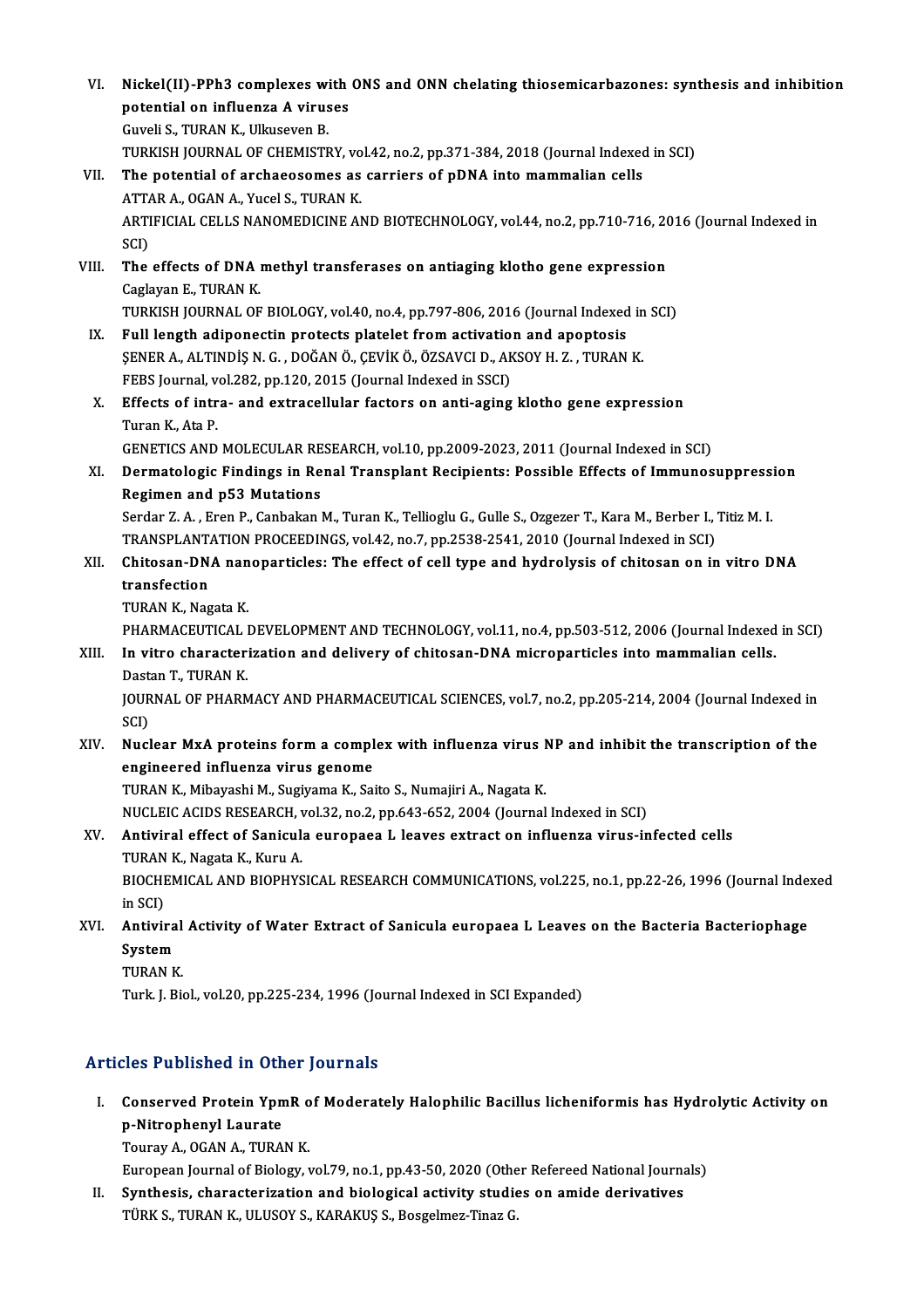ISTANBUL JOURNALOF PHARMACY,vol.48,no.3,pp.76-81,2018 (Journal Indexed inESCI)

ISTANBUL JOURNAL OF PHARMACY, vol.48, no.3, pp.76-81, 2018 (Journal Indexed in ESCI)<br>III. In Vitro Characterization of Chitosan-Based Particles asCarrier of Influenza Viral Antigens<br>KARAASLAN M. TURAN K ISTANBUL JOURNAL OF PH<br>I<mark>n Vitro Characterizatio</mark><br>KARAASLAN M., TURAN K.<br>European Journal of Biolog In Vitro Characterization of Chitosan-Based Particles asCarrier of Influenza '<br>KARAASLAN M., TURAN K.<br>European Journal of Biology, vol.77, pp.1-10, 2018 (Other Refereed National Journals)<br>A SIMBLIELED METHOD FOR THE EXTRAC

KARAASLAN M., TURAN K.<br>European Journal of Biology, vol.77, pp.1-10, 2018 (Other Refereed National Journals)<br>IV. A SIMPLIFIED METHOD FOR THE EXTRACTION OF RECOMBINANT TAQ DNA POLYMERASE FROM<br>ESCHERICHIA COLL European Journal of E<br>A SIMPLIFIED METI<br>ESCHERICHIA COLI<br>TUBAN K. Ekon B A SIMPLIFIED M<br>ESCHERICHIA CO<br>TURAN K., Eken B.<br>JOUPMAL OF MICP

ESCHERICHIA COLI<br>TURAN K., Eken B.<br>JOURNAL OF MICROBIOLOGY BIOTECHNOLOGY AND FOOD SCIENCES, vol.7, no.5, pp.445-448, 2018 (Journal<br>Indoved in ESCI) TURAN K., Eken E<br>JOURNAL OF MIC<br>Indexed in ESCI)<br>Klathe Cene As JOURNAL OF MICROBIOLOGY BIOTECHNOLOGY<br>Indexed in ESCI)<br>V. Klotho Gene Aging and DNA Methylation

- Indexed in ESCI)<br>Klotho Gene Aging an<br>ÇAĞLAYAN E., TURAN K.<br>Journal of Marmana Uniu Journal of Marmara University Institute of Health Sciences, vol.4, pp.1, 2014 (Refereed Journals of Other Institutions) CAĞLAYAN E, TURAN K Journal of Marmara University Institute of Health Sciences, vol.4, pp.1, 2014 (Refereed Journals of Other<br>Institutions)<br>VI. The Isolation of Fusarium sporotrichioides from a Diabetic Foot Wound Sample and Identification<br>AP
- Institutions)<br>The Isolation of Fusarium sp<br>ARDIÇ N., ÖZYURT M., TURAN K.<br>Marmara Madisəl Jaurnal vəl 21 The Isolation of Fusarium sporotrichioides from a Diabetic Foot Wound Sa<br>ARDIÇ N., ÖZYURT M., TURAN K.<br>Marmara Medical Journal, vol.21, pp.68-72, 2008 (Other Refereed National Journals)

# Marmara Medical Journal, vol.21, pp.68-72, 2008 (Other Refereed National Journals)<br>Refereed Congress / Symposium Publications in Proceedings

efereed Congress / Symposium Publications in Proceedings<br>I. Investigation of the relationship between influenza A virus RNA polymerase and human actin beta<br>Protein I soul of<br>Investig<br>CELMEZ Investigation of the<br>protein<br>GELMEZ N., TURAN K.<br>WEK PIO Istanbul Tu protein<br>GELMEZ N., TURAN K.<br>IVEK-BİO, İstanbul, Turkey, 26 - 28 December 2018, pp.89<br>Haloaraula biananisa'ya ait Protear Engimlerinin Es

GELMEZ N., TURAN K.<br>IVEK-BİO, İstanbul, Turkey, 26 - 28 December 2018, pp.89<br>II. Haloarcula hispanica'ya ait Proteaz Enzimlerinin Escherichia coli'de Rekombinant Olarak Üretilmesi<br>ve Analizi IVEK-BİO, İ:<br>Haloarcul:<br>ve Analizi<br>CÜNES A. 7

GÜNEŞA.,TURANK.

II. Ulusal Marmara Eczacılık Kongresi, İstanbul, Turkey, 14 - 16 November 2018, pp.46

- III. İnfluenza Enfeksiyonlarına Karşı Korunmada İzlenen Mevcut Tedavi Yolları ve Yeni Antiviral İlacların II. Ulusal Marmara Eczacılık Kongresi, İstanbu<br>İnfluenza Enfeksiyonlarına Karşı Korunı<br>Geliştirilmesinde Molekuler Yaklaşımlar<br>TURAN K İnfluenza<br>Geliştirilı<br>TURAN K.<br>WEK 2rd
	-

Geliştirilmesinde Molekuler Yaklaşımlar<br>TURAN K.<br>IVEK 3rd International Convention of Pharmaceuticals and Pharmacies, İstanbul, Turkey, 26 April 2917 - 29 April TURA<br>IVEK<br>2017<br>Invec IVEK 3rd International Convention of Pharmaceuticals and Pharmacies, İstanbul, Turkey, 26 April 2917 - 29 Ap<br>2017<br>IV. Investigation of The Relationship Between İnfluenza A Virus Nuclear Export Protein and Cellular<br>Nuclear

## 2017<br>Investigation of The Re<br>Nuclear Pore Complex<br>Senbes B. Biringal A. TUP Investigation of The Relatio:<br>Nuclear Pore Complex<br>Şenbaş B., Pirinçal A., TURAN K.<br>WEK 2rd International Convent Nuclear Pore Complex<br>Senbaş B., Pirinçal A., TURAN K.<br>IVEK 3rd International Convention of Pharmaceuticals and Pharmacies, İstanbul, Turkey, 26 - 29 April 2017

V. Production and Analysis of Influenza Virus Surface Antigen Proteins in Microorganisms Özaydın Ş., TURAN K.

IVEK3rd InternationalConventionofPharmaceuticals andPharmacies, İstanbul,Turkey,26 -29April2017

- VI. Production and Analysis of Lipase Enzymes of HalophilicMicroorganisms in Escherichia coli IVEK 3rd International Convention of Pharmaceuticals a<br>Production and Analysis of Lipase Enzymes of Ha<br>Touray A., OGAN A., ÇAĞLAYAN P., BİRBİR M., TURAN K.<br>WEK İstanbul Turkay 26, 29 April 2017 Production and Analysis of Lipase En<br>Touray A., OGAN A., ÇAĞLAYAN P., BİRBİR<br>IVEK, İstanbul, Turkey, 26 - 29 April 2017<br>Production and Analysis of Linase En Touray A., OGAN A., ÇAĞLAYAN P., BİRBİR M., TURAN K.<br>IVEK, İstanbul, Turkey, 26 - 29 April 2017<br>VII. Production and Analysis of Lipase Enzymes of Halophilic Microorganisms in Escherichia coli
- IVEK, İstanbul, Turkey, 26 29 April 2017<br>Production and Analysis of Lipase Enzymes of Ha<br>Touray A., OGAN A., ÇAĞLAYAN P., BİRBİR M., TURAN K.<br>WEK 2rd International Convention of Pharmaseutisals a Production and Analysis of Lipase Enzymes of Halophilic Microorganisms in Escherichia coli<br>Touray A., OGAN A., ÇAĞLAYAN P., BİRBİR M., TURAN K.<br>IVEK 3rd International Convention of Pharmaceuticals and Pharmacies, İstanbul, Touray A., OGAN A., ÇAĞLAYAN P., BİRBİR M., TURAN K.<br>IVEK 3rd International Convention of Pharmaceuticals and Pharmacies, İstanbul, Turkey, 26 - 29 April 2017<br>VIII. İnfluenza A Virüsü Patogenezinde Viral ve Hücresel Pr
- İnfluenza A Virüsü Patogenezinde Viral ve Hücresel Protein Faktörlerin Rolü İnfluenza A Virüsü Patogenezinde Viral ve Hücresel Protein Faktörle<br>TURAN K.<br>LUlusal Marmara Eczacılık Kongresi, İstanbul, Turkey, 3 - 05 November 2016<br>İnfluenza A Visüsü Patagenezinde Viral ve Hüsresel Protein Faktörle

IX. İnfluenza A Visüsü Patogenezinde Viral ve Hücresel Protein Faktörlerin Rolü I.Ulusal Marmara Eczacılık Kongre<br>İnfluenza A Visüsü Patogenezi<br>TURAN K., RAYAMAN E., ŞENER A.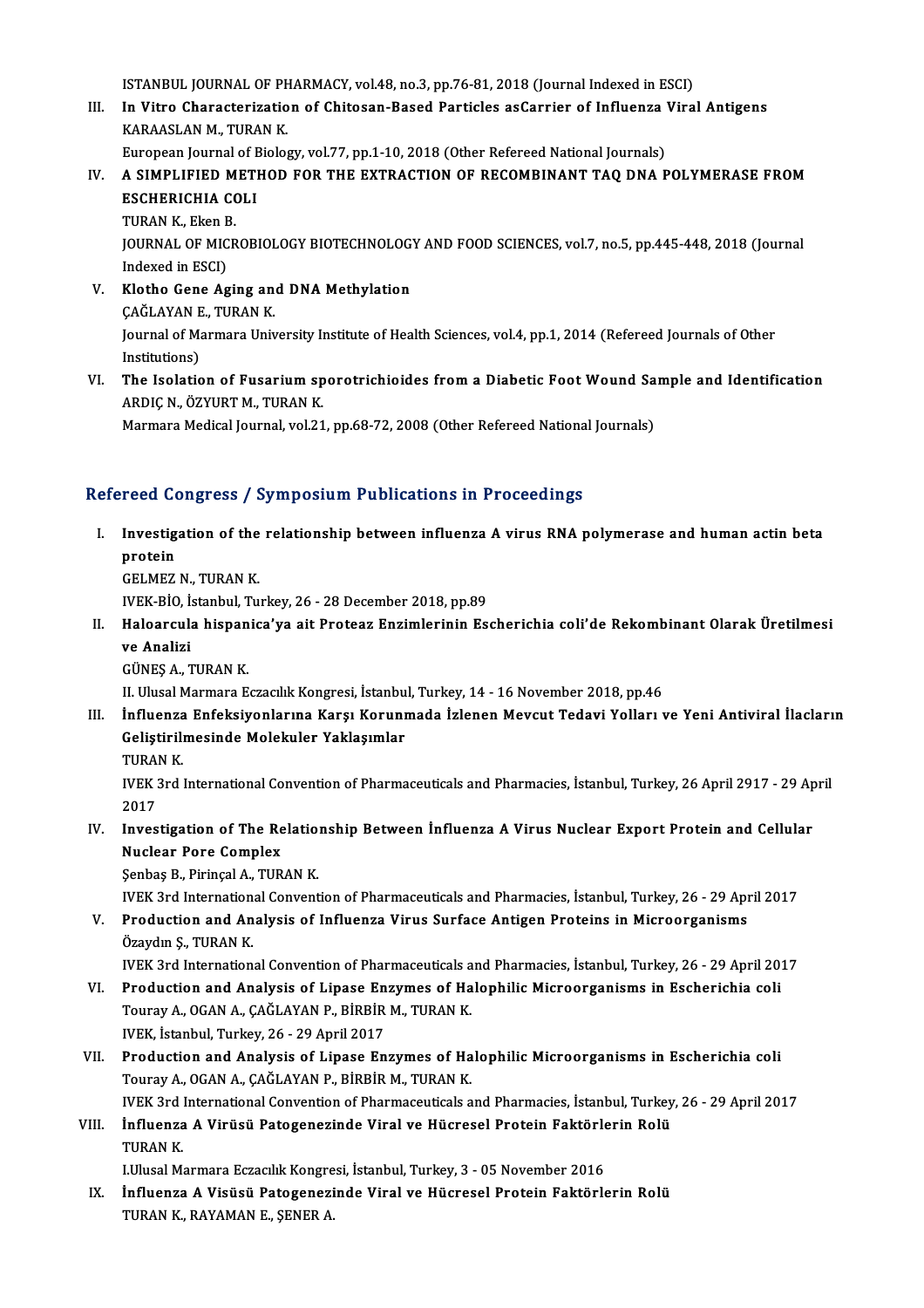|        | 1. Ulusal Marmara Eczacılık Kongresi, Turkey, 3 - 05 November 2016                                                                                                      |
|--------|-------------------------------------------------------------------------------------------------------------------------------------------------------------------------|
| Х.     | Yaşlanma ile İlişkili Klotho Geni ve Bu Genin Ekspresyonunda Epigenetik Faktörlerin Rolü<br>TURAN K., Çağlayan E., ATA P.                                               |
|        | Ulusal Moleküler Tıp Sempozyumu: Moleküler Bakıştan Kliniğe, İstanbul, Turkey, 1 - 03 June 2016                                                                         |
| XI.    | Maya Hücrelerinde İnsan Proinsülin Proteininin Üretilmesi ve Analizi                                                                                                    |
|        | HAKKIOĞLU E. G., TURAN K.                                                                                                                                               |
|        | Ulusal Moleküler Tıp Sempozyumu: Moleküler Bakıştan Kliniğe, İstanbul, Turkey, 1 - 03 June 2016                                                                         |
| XII.   | Thermus aquaticus DNA Polimeraz I Enziminin Rekombinant DNA Teknolojisi ile Üretilmesi ve Analizi                                                                       |
|        | EKEN B., TURAN K.                                                                                                                                                       |
|        | Ulusal Moleküler Tıp Sempozyumu: Moleküler Bakıştan Kliniğe, Turkey, 1 - 03 June 2016                                                                                   |
| XIII.  | Avian and Human Type Influenza Virus Replication in Hax1 Gene Knock Down Cells                                                                                          |
|        | HASAN U, TURAN K                                                                                                                                                        |
|        | Uluslararası İlaç ve Eczacılık Kongresi, İstanbul, Turkey, 27 - 29 November 2015                                                                                        |
| XIV.   | Full length adiponectin protects platelet from activation and apoptosis                                                                                                 |
|        | ŞENER A., NAZLI A., DOĞAN Ö., ÇEVİK Ö., ÖZSAVCI D., AKSOY H. Z., TURAN K.                                                                                               |
|        | 40th FEBS Congress, Berlin, Germany, 4 - 06 July 2015                                                                                                                   |
| XV.    | full length adiponectin protects platelet from activition and apoptosis                                                                                                 |
|        | ŞENER A., nazlı gül a., doğan ö., ÇEVİK Ö., ÖZSAVCI D., AKSOY H., TURAN K.                                                                                              |
|        | 40 th febskongress the biochemical basis of life berlin germany 2015, Germany, 4 - 09 July 2015                                                                         |
| XVI.   | Full length adiponectin protects platelet from activation and apoptosis FEBS Journal<br>ŞENER A., ALTINDİŞ N. G., ÇEVİK Ö., DOĞAN Ö., ÖZSAVCI D., AKSOY H. Z., TURAN K. |
|        | 40th FEBS Congress, Berlin, Germany, 4 June - 09 January 2015                                                                                                           |
| XVII.  | Investigation of the affinity of recombinant soluble form of human glucagon receptor protein with                                                                       |
|        | glucagon                                                                                                                                                                |
|        | <b>TURANK</b>                                                                                                                                                           |
|        | Fourth International Meeting on Pharmacy and Pharmaceutical Sciences, İstanbul, Turkey, 18 - 21 September 2014                                                          |
| XVIII. | Investigation of the Relationship between Influenza Virus NS1 Protein and Cellular Factors with                                                                         |
|        | <b>Yeast Two Hybrid Assay</b>                                                                                                                                           |
|        | TURAN K.                                                                                                                                                                |
|        | ", Fourth International Meeting on Pharmacy and Pharmaceutical Sciences, İstanbul, Turkey, 18 - 21 September                                                            |
|        | 2014                                                                                                                                                                    |
| XIX.   | Anti aging Klotho geni ekspresyonuna hücre içi ve hücreler arası faktörlerin etkisi                                                                                     |
|        | ATA P, TURAN K                                                                                                                                                          |
|        | 10. Ulusan Tıbbi Genetik Kongresi, Bursa, Turkey, 19 - 23 December 2012                                                                                                 |
| XX.    | Comparison of Avian and Human Influenza Virus RNA Polymerases in Mammalian Cells                                                                                        |
|        | TURAN K.                                                                                                                                                                |
|        | XVth International Congress of Virology, Sapporo, Japan, 11 - 16 September 2011                                                                                         |
| XXI.   | Antiviral ilaçların geliştirilmesinde virüs konak ilişkisinin moleküler düzeyde aydınlatılmasının<br>önemi ve bu amaca yönelik ortaya konan yeni yaklaşımlar            |
|        | TURAN K.                                                                                                                                                                |
|        | Antiviral Kemoterapinin Gelişimi: Molekülden Tıbba, Marmara Üniversitesi Eczacılık Fakültesi Sempozyumu,                                                                |
|        | İstanbul, Turkey, 28 - 21 September 2009                                                                                                                                |
| XXII.  | Screening of negatively acting host factors for influenza virus RNA synthesis using a novel yeast                                                                       |
|        | based influenza viral replicon system                                                                                                                                   |
|        | TURAN K.                                                                                                                                                                |
|        | XIVth International Congress of Virology, İstanbul, Turkey, 10 - 15 August 2008                                                                                         |
| XXIII. | Düşük Dereceli Gliomalarda MGMT ve P53 Ekspresyonu ile Tümör Lokalizasyonu Arasındaki İlişkinin                                                                         |
|        | Araştırılması II Multidisipliner Kanser Araştırma Sempozyumu                                                                                                            |
|        | TURAN K.                                                                                                                                                                |
|        | II.Multidisipliner Kanser Araştırma Sempozyumu, Bursa, Turkey, 24 - 27 May 2008                                                                                         |
| XXIV.  | Diyabetik Ayaklı Bir Hastada Fusarium Sporotrichioides Kolonizasyonunun Konvansiyonel PCR ve                                                                            |